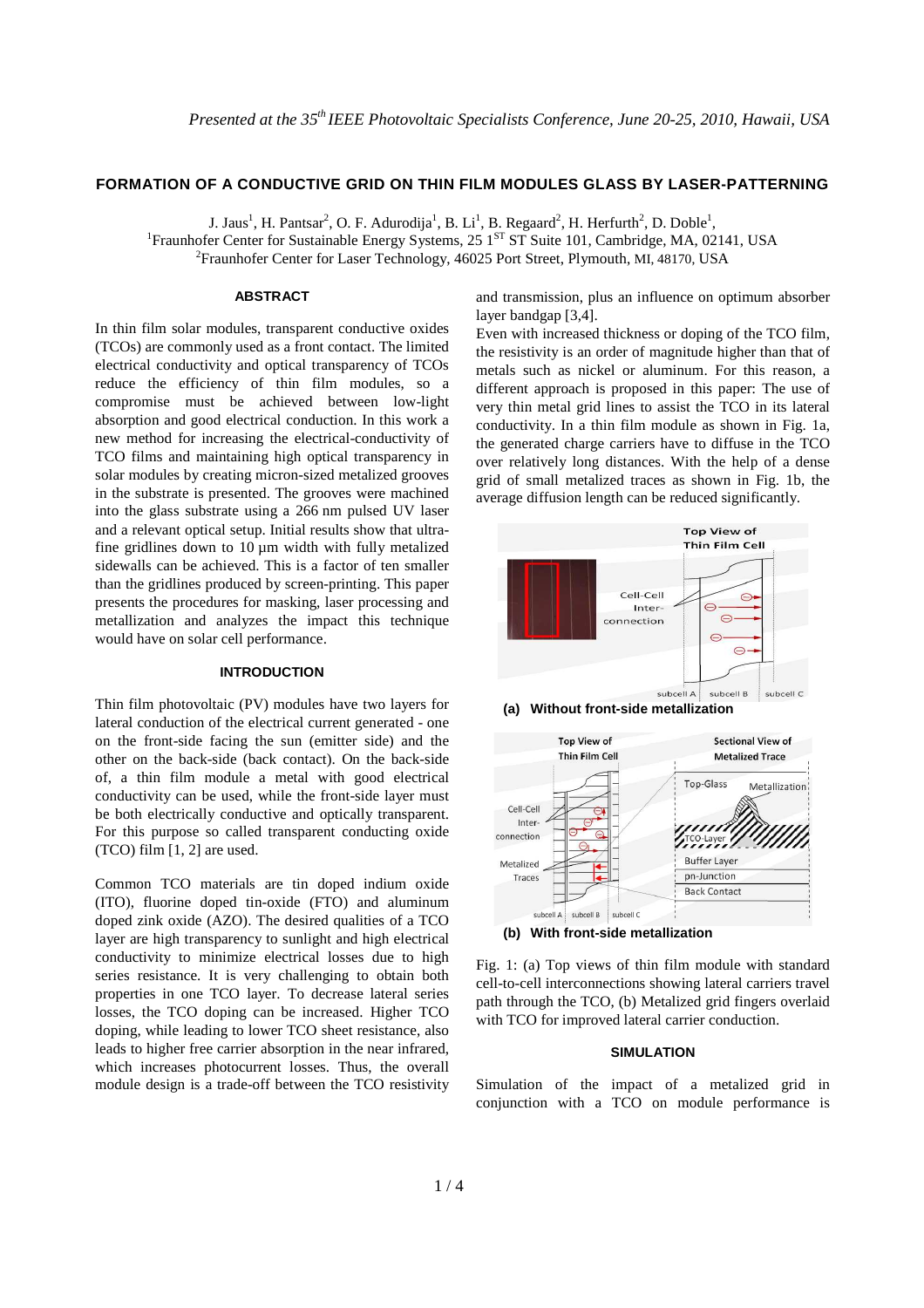presented in **Fig. 2** and **Fig. 3**. In **Fig. 2** it is observed that as the power gain from a metalized groove depends on the grid spacing with the optimum at around a grid line spacing of 0.3 cm. A grid spacing of 0.3 cm produced an optimum power gain of around 8% as shown in Figure 6. Calculations have also shown that a grid width of 50 um produced the best power gain of around 8%, provided a metallization thickness of 200 nm.



**Fig. 2:** Power gain as a function of the grid spacing.



**Fig. 3:** Power gain as a function of the grid width at the optimum grid spacing of 0.3 cm.

Table 1 shows a summary of the conditions for the calculations on laser grooves for minimizing the power loss in a thin film PV module

As shown in these calculations, a thin TCO of 800 nm combined with metallic grid fingers of 50 µm width and 3 mm spacing is sufficient to transport the current of a single cell low losses of only 1.8 % resulting from high series resistance. TCO transmission loss is not considered in the calculations as it is the same in both scenarios.

Shadowing loss of such a gird finger design is 1.7 %. However, due to the V-shaped form of the grid fingers we

**Table 1:** Percentage power gain for baseline (no grids) and gridded TCO for thin film modules.

| <b>Specifications</b>       | <b>Baseline</b><br>(No metal<br>grids) | With metal<br>grids                 |
|-----------------------------|----------------------------------------|-------------------------------------|
| <b>TCO</b> thickness        | $0.8 \mu m$                            | $0.8 \mu m$                         |
| <b>TCO</b> resistivity      | $1.5x10^{3}$ $\Omega$ -<br>cm          | 1.5x10 $3$ Q-cm                     |
| Grid finger spacing         | N/A                                    | 3 mm                                |
| Grid finger width           | N/A                                    | $50 \mu m$                          |
| Grid finger length          | N/A                                    | $10 \text{ mm}$                     |
| <b>Material Resistivity</b> | N/A                                    | $80 \text{ n}\Omega \cdot \text{m}$ |
| <b>Total power loss</b>     | 10.8%                                  | 1.8%                                |

estimate that half of the light can be recovered so only only half of the total shading is included in the calculations of the power loss in Fig. 2, 3 and Table 1. These calculations indicate therefore the overall potential of the technology, while a critical assessment of the loss mechanisms needs to be incorporated in subsequent experiments.

### **EXPERIMENTAL**

In order to achieve ultra fine gridlines with a width of 10 to 50 µm, a new manufacturing scheme has been developed as shown in Figure 2. The substrate (i.e. the front glass sheet in superstrate thin film module manufacturing format) is coated with a masking material. In a second step, a laser is used to cut gaussian-shaped groves through the masking material into the glass. In step 3, the whole surface is metalized. After the mask liftoff in step 4, only the laser groves remain metalized while the metal on the rest of the glass surface is removed together with the masking material. In step 5, the TCO is deposited, forming a conductive interface with the metal grid lines. Subsequently, the standard manufacturing process of substrate thin film technologies can be applied.

For the development of the manufacturing process for ultra fine gridlines we used 1"x1" glass samples of standard solar front glass. As a masking material, a water based paint containing titanium dioxide  $(TiO<sub>2</sub>)$  particles has been used. As the masking process has to be applied on large areas of today's thin film modules, a key feature of any masking technology is the use of inexpensive masking materials and masking and stripping processes. We developed a masking process using a water soluble inexpensive masking material as well as a stripping process using only DI-water in an ultrasonic bath.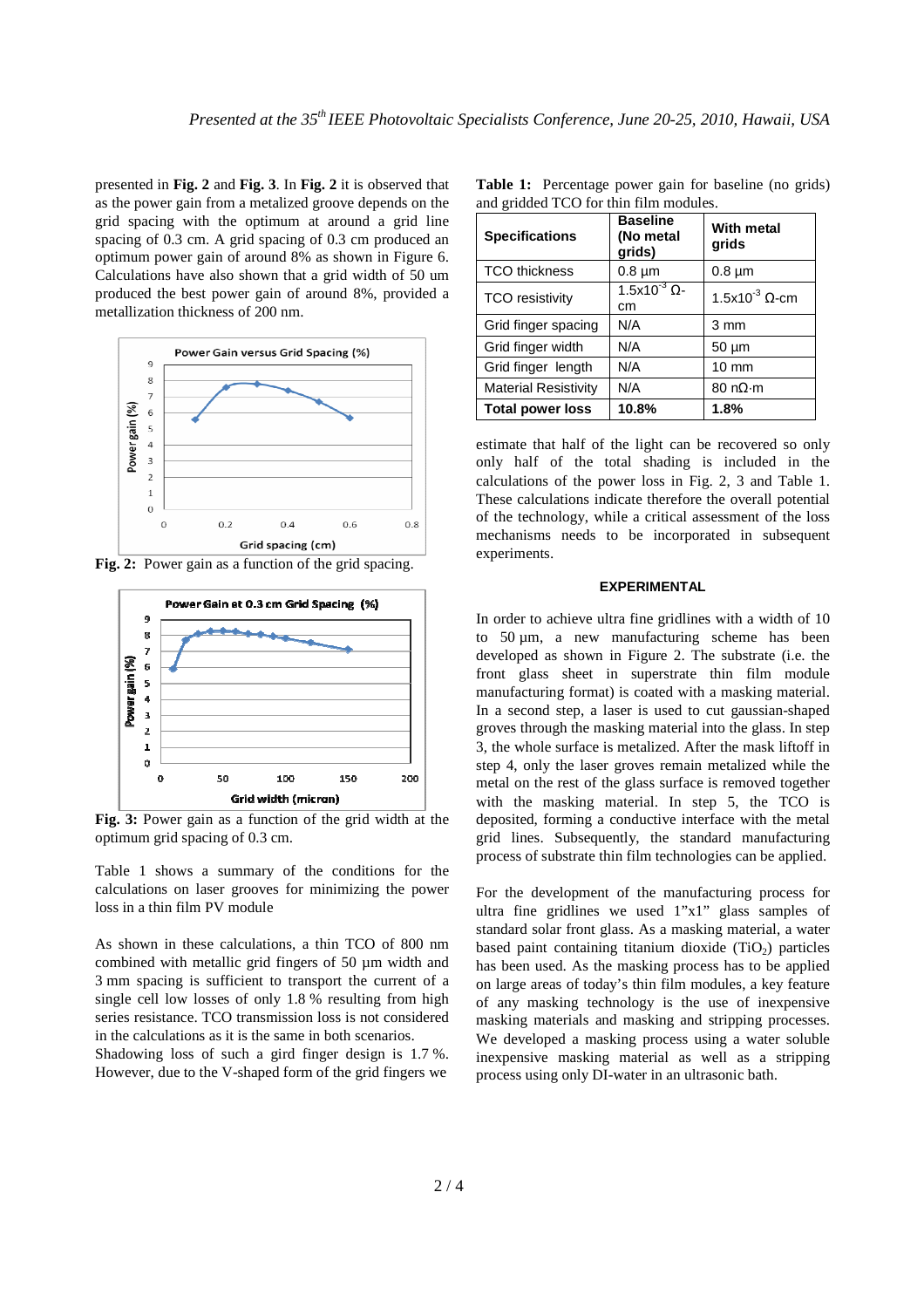

Fig. 4: Illustration of the process chain for metallization of laser ablated grooves and subsequent TCO deposition for selective metallization of the gridlines.

A laser operating at a wavelength of 266 nm was used to structure the masking material, as well as to ablate small grooves into the glass. Both processes were accomplished in one single step. In these experiments a frequency quadrupled  $Nd:YVO<sub>4</sub>$  laser operating at 266 nm wavelength was used to create the grooves. The beam was delivered to the work piece through a beam expander to optimize the focal spot diameter and a galvanometric scanner with a telecentric focusing lens. The high intensity pulses of the laser remove material through a process of laser ablation. Using a high pulsing frequency in the order of tens of kilohertz, a continuous groove is ablated through the masking material and into the glass substrate. Following this, the entire surface was covered with a metallic layer in a sputtering process. Then the masking material was removed in de-ionized water. This leaves behind the metalized grooves recessed into the otherwise transparent glass surface. In this very early stage of development of this technology, we did not add further processing in form of a TCO layer. The main objective was to find suitable masking materials, laser structuring processes and metallization steps. A next development step will be the deposition of a TCO layer about 200 nm thick followed by the standard thin film semiconducting emitter and absorber layers in based on typical superstrate for CdTe or amorphous Si manufacturing process.

#### **RESULTS**

Several laser groove structures were fabricated on glass substrates for evaluation of electrical and optical performance. The structures include contact pads for resistance measurements as shown in Figures 4 and 5. The metallic layer was applied using a sputter deposition process.

Laser parameter optimization is crucial to remove the masking material and to avoid excessively high thermal impact on the underlying glass.



**Fig. 5**: Test samples for resistivity measurements showing the ultra fine lines and pads.

**Fig. 6** shows a high magnification image of one of the smallest grooves we manufactured showing the details of the structure. With improvements in process development, ultra fine gridlines smaller than 10 um with metal coverage on the sidewalls were achieved, as shown in Figure 3.



**Fig. 6:** SEM image of laser groove with a fully metalized finger. The material contrast to the unaltered glass surface indicates the presence of a metal layer in the groove. To the right, the fully metalized contacting area can be seen which was scratched manually into the mask.

In Figure 3 the single laser pulses can be distinguished very well. Due to the limited positioning accuracy and vibration isolation of the ablation equipment used in the experiments, a slight dislocation of about 1  $\mu$ m between the single laser pulses is noticeable.

The laser processing step is sufficiently flexible to enable a degree of control over the profile of the groove. A variety of groove cross-sections have been produced including square, Gaussian and V-shaped profiles.